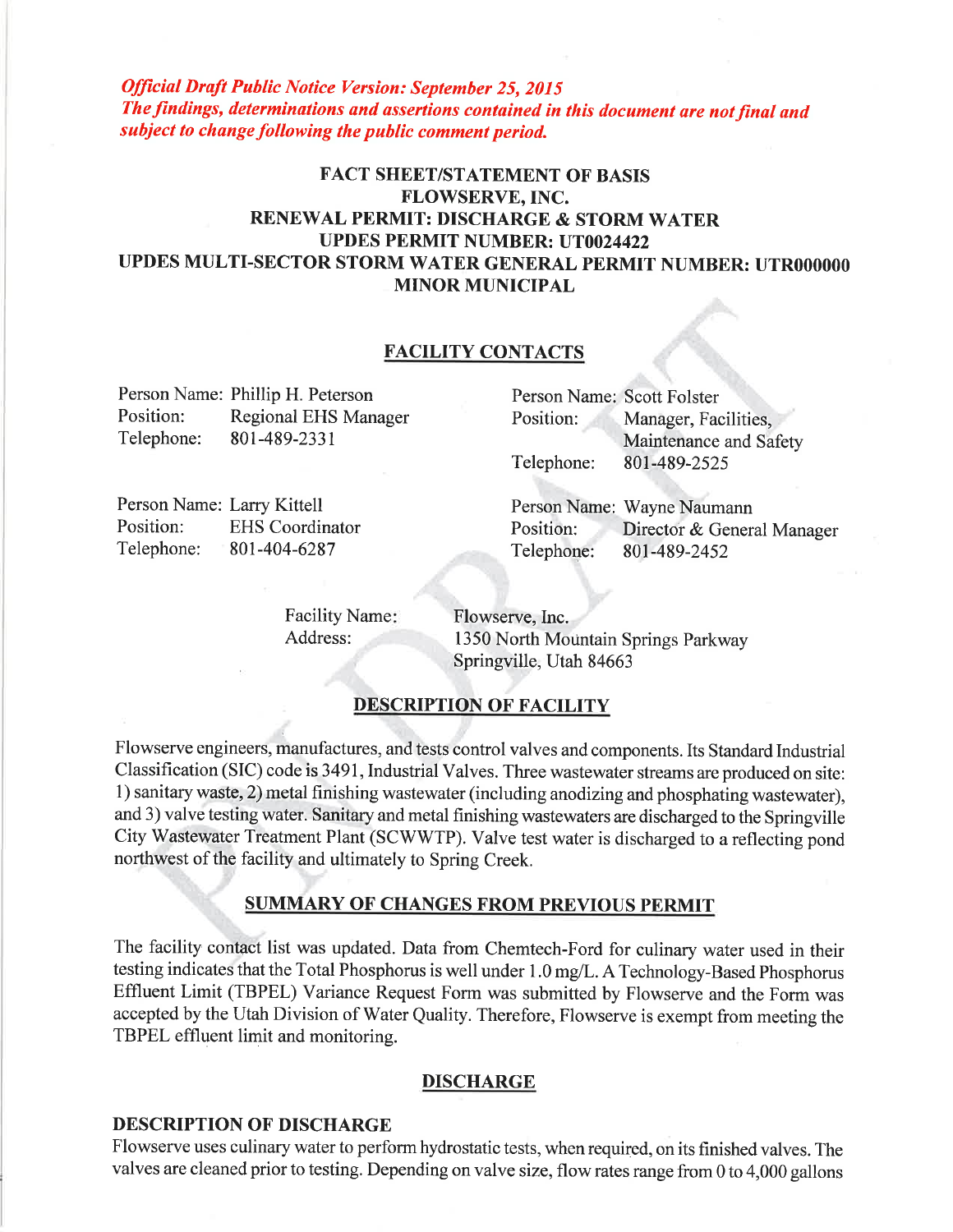FSSOB Flowserve, Inc. uT002422 Page 2

per minute with each test lasting between 2 and 12 minutes depending on the testing requirements. Testing is performed in three different locations in the hydrostatic testing lab. Flows from these areas combine in the collection tank and drain through a 12-inch diameter pipe to a manhole in the northwest comer of the building. The manhole discharges to a reflecting pond that also receives effluent from the SCWWTP and a portion of the water from Hobble Creek. Water from the reflecting pond flows to an unnamed ditch and ultimately to Spring Creek.

Flowserve has been collecting self-monitoring data on a monthly basis and reporting results on Discharge Monitoring Reports on a monthly basis. A summary of the last 5 years of data is available upon request. There were no effluent violations during this period.

Outfall Description of Discharge Point Located at latitude  $40^{\circ}11'11''$  and longitude  $111^{\circ}37'44''$ . The discharge is through a 12-inch diameter pipe from the hydrostatic testing collection tank to a manhole in the northwest corner of the building. It then flows to <sup>a</sup> reflecting pond then to an unnamed ditch and ultimately to Spring Creek. 001

### RECEIVING WATERS AND STREAM CLASSIFICATION

The final discharge from hydrostatic testing discharges through a reflecting pond to an unnamed drainage ditch which in turn discharges to Spring Creek. According to Utah Administrative Code  $(UAC)$  R317-213, Spring Creek is classified as 2B, 3A, and 4:

- Class 2B -Protected for secondary contact recreation such as boating, wading, or similar uses.
- Class 3A -Protected for cold water species of game fish and other cold water aquatic life, including the necessary aquatic organisms in their food chain.
- Class 4 -Protected for agricultural uses including irrigation of crops and stock watering.

#### BASIS FOR EFFLUENT LIMITATIONS

Limitations on pH are based on current Utah Secondary Treatment Standards, UAC R317-1-3.2. The oil and grease limitation is based on best professional judgment (BPJ). Because secondary standards apply irrespective of flow, a flow limit is not included in the permit. The permit limitations are:

|                      | <b>Effluent Limitations</b>       |                                  |                  |                  |
|----------------------|-----------------------------------|----------------------------------|------------------|------------------|
| Parameter            | Maximum<br><b>Monthly Average</b> | Maximum<br><b>Weekly Average</b> | Daily<br>Minimum | Daily<br>Maximum |
| Oil & Grease, $mg/L$ | NА                                | NА                               | NΑ               |                  |
| pH, Standard Units   | NА                                | NΑ                               |                  |                  |

NA - Not Applicable

These parameters are applicable based on the following:

- 1) Hydrostatic valve testing has negligible potential to add pollutants to the discharge with the exception of oil and grease;
- 2) Utah Secondary Treatment Standards require that pH be limited;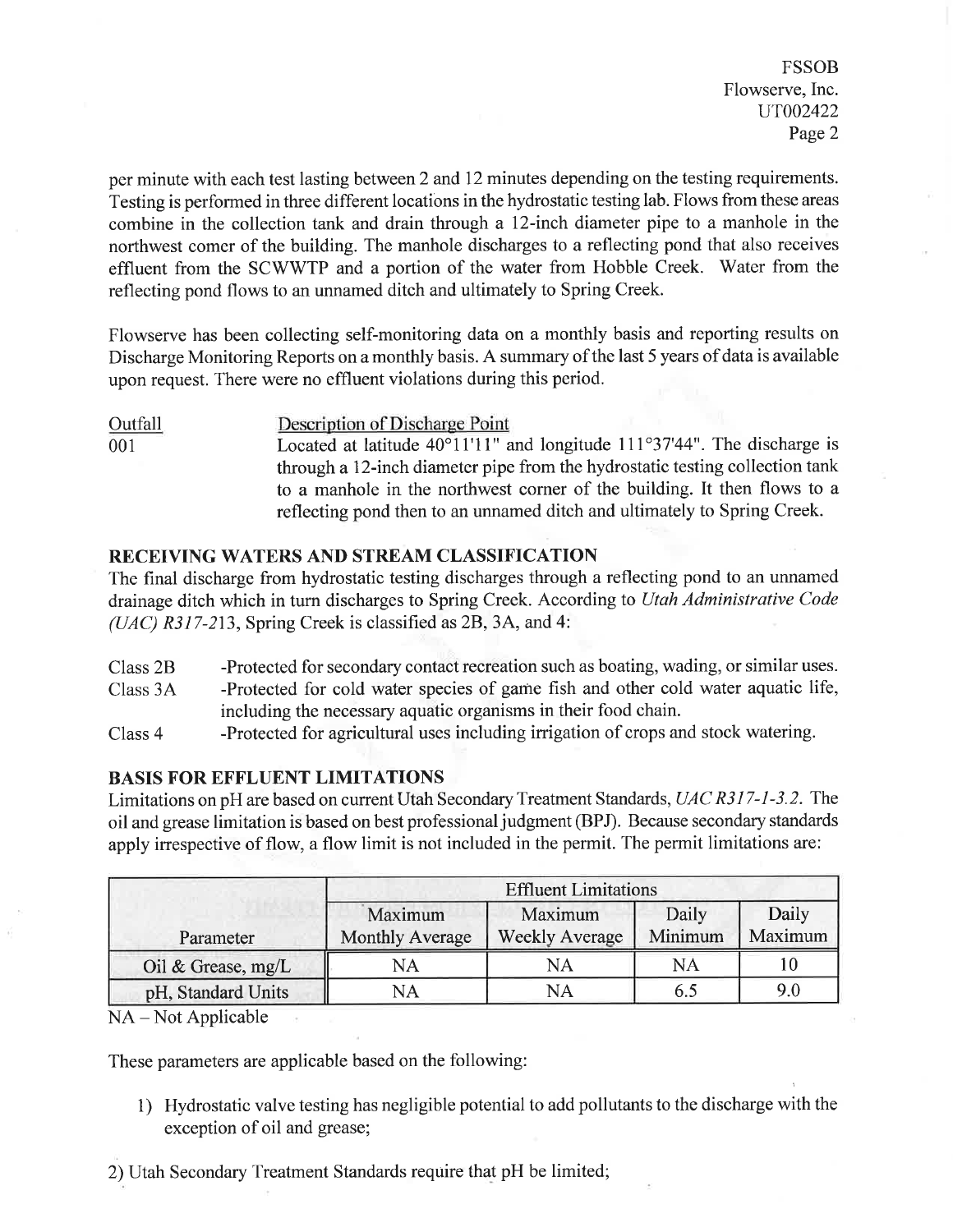FSSOB Flowserve, Inc. uT002422 Page 3

3) Since culinary water is used for testing, there will be a low-level concentration of chlorine in the test water. However, the chlorine can be reasonably expected to dissipate by the time it reaches Spring Creek, therefore it was not limited in the permit.

#### SELF-MONITORING AND REPORTING REQUIREMENTS

The following self-monitoring requirements are the same as in the previous permit. The permit will require reports to be submitted monthly on Discharge Monitoring Report (DMR) forms due 28 days after the end of the monitoring period.

| Self-Monitoring and Reporting Requirements |           |             |       |  |
|--------------------------------------------|-----------|-------------|-------|--|
| Parameter                                  | Frequency | Sample Type | Units |  |
| <b>Total Flow</b>                          | Monthly   | Estimated   | GPD   |  |
| Oil & Grease                               | Monthly   | Grab        | mg/L  |  |
| pH                                         | Monthly   | Grab        |       |  |

#### **STORM WATER**

#### STORMWATER REQUIREMENTS

The storm water requirements are based on the UPDES Multi-Sector General Permit for Storm Water Discharges for Industrial Activity, General Permit No. UTR000000 (MSGP). All sections of the MSGP that pertain to discharges from wastewater treatment plants have been included and sections which are redundant or do not pertain have been deleted.

Flowserve has applied for and been granted Alternative Certification, as such, no numeric limitations will be imposed on storm water sampling for the duration of this permit.

The permit requires the preparation and implementation of a storm water pollution prevention plan for all areas within the confines of the plant. Required elements of this plan are:

1. The development of a pollution prevention team,

2. Development of drainage maps and materials stockpiles,

3. An inventory of exposed material,

4. Spill reporting and response procedures,

5. A preventative maintenance program,

6. Employee training,

7. Certification that storm water discharges are not mixed with non-storm water discharges,

8. Compliance site evaluations and potential pollutant source identification, and

9. Visual examinations of storm water discharges.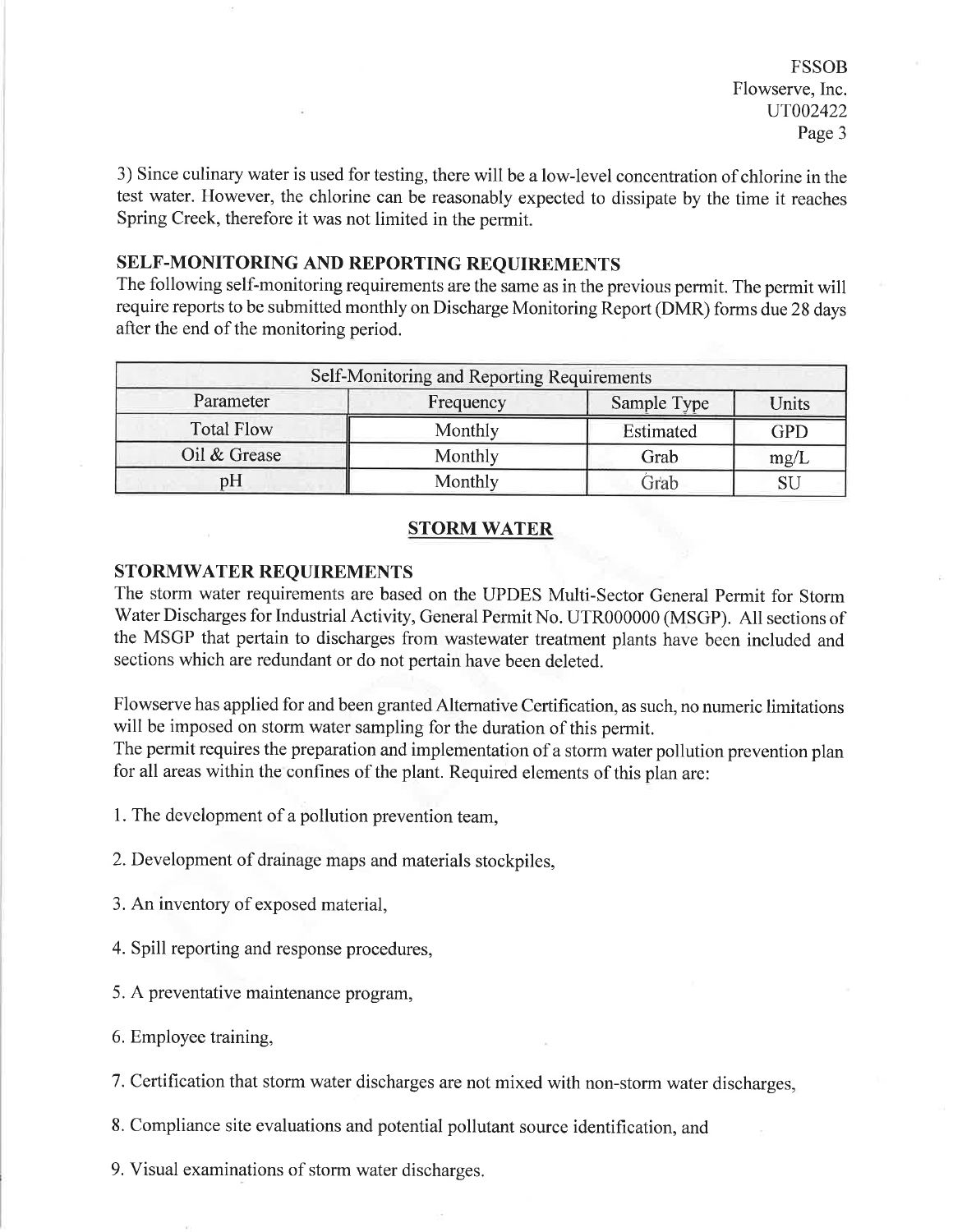FSSOB Flowserve, Inc. uT002422 Page 4

#### PRETREATMENT REOUIREMENTS

Any process wastewater that the facility may discharge to the public sanitary sewer, either as direct discharge or as a hauled waste, is subject to federal, state and local pretreatment regulations. Pursuant to *section 307* of the *Clean Water Act*, the permittee shall comply with all applicable Federal General Pretreatment Regulations promulgated in 40 CFR Section 403, the State Pretreatment Requirements found in UAC R317-8-8, and any specific local discharge limitations developed by the Publicly Owned Treatment Works (POTW) accepting the waste.

#### BIOMONITORING REOUIREMENTS

As part of a nationwide effort to control toxic discharges, biomonitoring requirements are being included in permits for facilities where effluent toxicity is an existing or potential concern. In Utah, this is done in accordance with the State of Utah Permitting and Enforcement Guidance Document for Whole Effluent Toxicity (WET) Control (Biomonitoring (2/1991)). Authority to require effluent biomonitoring is provided in UAC R317-8, Utah Pollutant Discharge Elimination System and UAC R3l7-2, Water Quality Støndards.

Flowserve is a minor industrial facility that discharges culinary water. Culinary water is used for pressure testing and determination of leaks with no chemicals of any kind being added. The only potential of contamination would be oil and grease left from the manufacturing process. As a result, <sup>a</sup>limit for oil and grease was incorporated into the permit. Based on these considerations, there is no reasonable potential for toxicity in Flowserve's discharge (per State of Utah Permitting and Enforcement Guidance Document for WET Control). As such, there will be no numerical WET limitations or WET monitoring requirements in this permit. However, the permit will contain <sup>a</sup> toxicity limitation re-opener provision that allows for modification of the permit should additional information indicate the presence of toxicity in the discharge.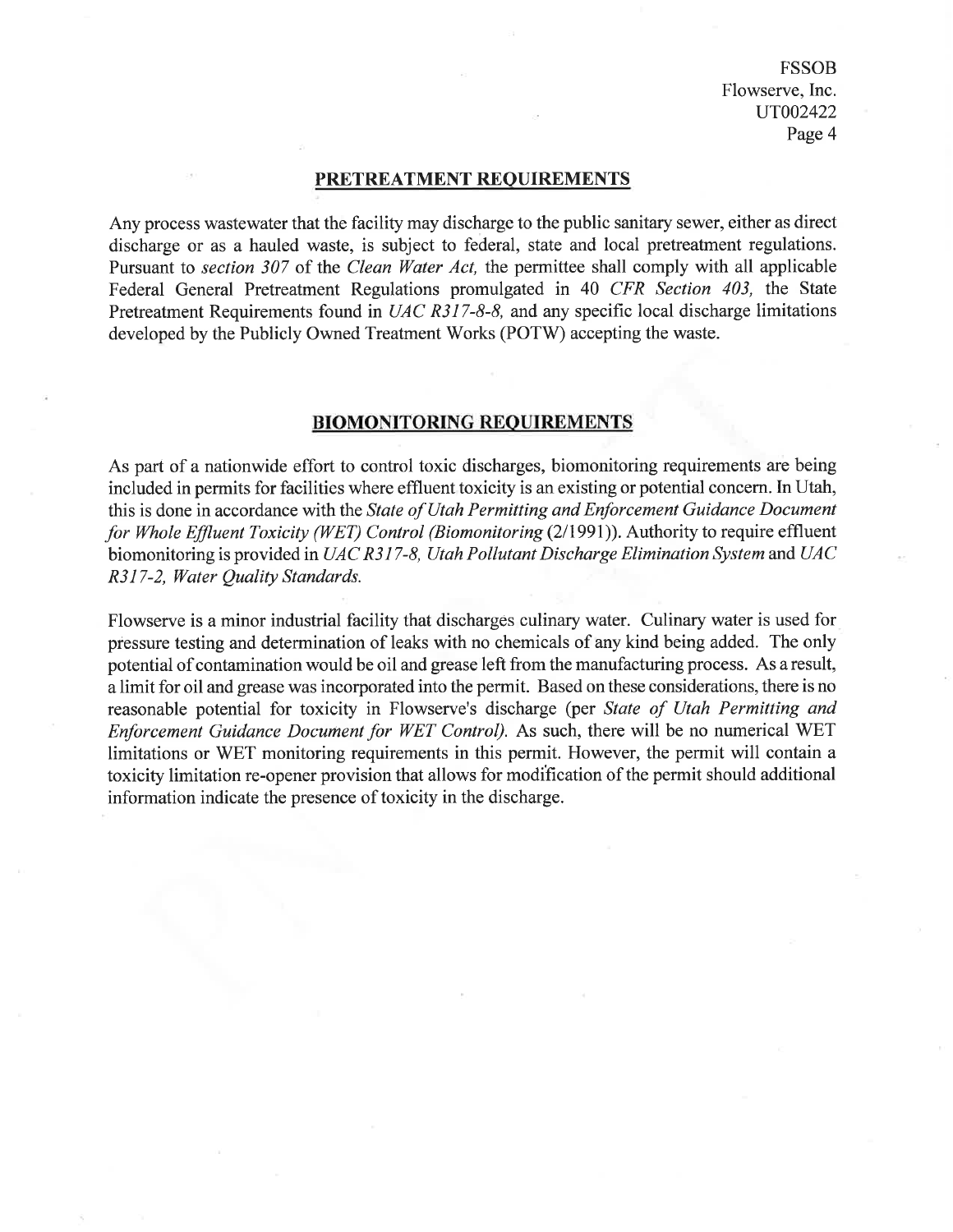**FSSOB** Flowserve, Inc. UT002422 Page 5

## **PERMIT DURATION**

It is recommended that this permit be effective for a duration of five  $(5)$  years.

Drafted by: Doug Wong, Discharge Mike George, Storm Water Utah Division of Water Quality June 18, 2015

## **PUBLIC NOTICE**

Began: Month, Day, 2015 Ended: 30 days after above Date Public noticed in: The Daily Herald

There were no comments received during the public notice period. Month, Day, 2015